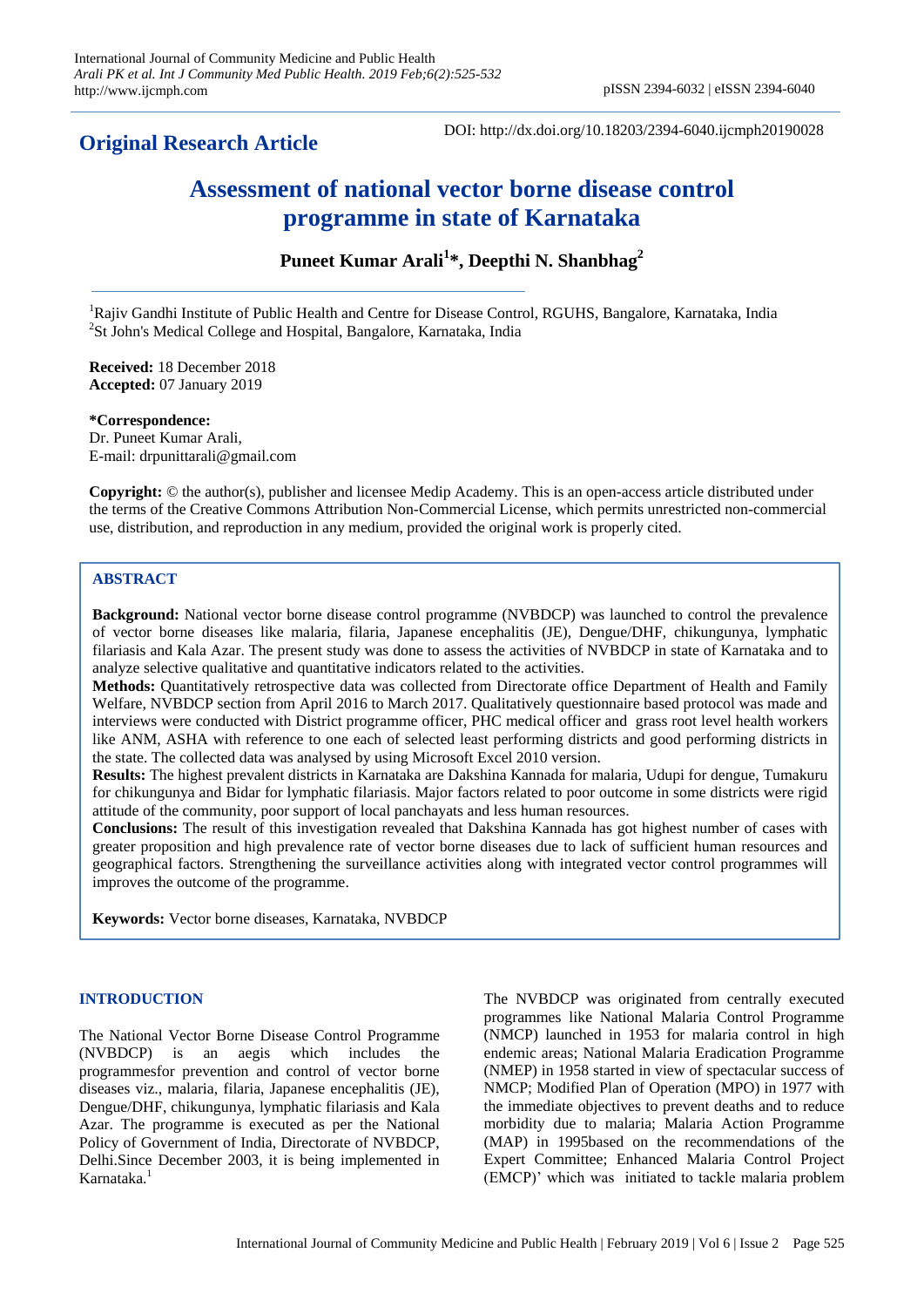in high risk areas other than North-Eastern (NE) states and National Anti-Malaria Programme (NAMP) in the year 1998 to reduce the overall incidence of malaria in the Nation. The prevention and control of other vector borne diseases namely lymphatic filariasis, kala- azar, was also being dealt by the Directorate of NAMP in addition to need based support for Japanese encephalitis and dengue.<sup>2</sup>

Karnataka state with the vast semi-urban areas,rich irrigated lands and good monsoon, facilitates prolific growth of mosquitoes and transmission of malaria.<sup>3</sup>The total population of Karnataka as per NVBDCP is around 5,78,00,000 in 2016-17. The state is divided into 30 administrative districts, 176 taluks and there are 40,323 villages/urban agglomerations with earmarked boundaries (Figure 1).

The state of Karnataka is committed to elimination of malaria by 2022 in the line with national goal of elimination the state framework for elimination of malaria has been drawnup this has been possible because of organised malaria prevention and control activity.

Vector borne disease is an important public health problem in India. They account for more than 17% of all infectious diseases causing about 7 lakhs deaths annually.<sup>4</sup>There are no published studies done on overall evaluation of NVBDCP in state of Karnataka. However there are some studies done individually for malaria, dengue, chikungunya, JE, Kala-azar and lymphatic filariasisfor assessing the programme progress, current statistical data and disease burden in different districts.

Hence the present study was done with the objectives to evaluate the activities of NVBDCPin state of Karnataka and to enumerate and critically analyze selective qualitative and quantitative indicators.



**Figure 1: Map of district visited.**

#### **METHODS**

The present cross sectional study was conducted after getting approval from Institution ethics committee, Rajiv Gandhi Institute of Public Health and Centre for Disease Control at Bangalore in different districts of Karnataka for a period of 6 months.

Quantitatively retrospective data was collected from Directorate office Department of Health and Family Welfare, NVBDCP section from 1st April 2016 to 31st March 2017. Data analysis was done for individual diseases in particular with district. Indicators were assessed under inputs, processes, outputs, outcomes and impacts as recommended by NVBDCP.

Qualitatively, content analysis with reference to burden of diseases in the districts of Bangalore rural, Bangalore urban, Dakshina Kannada, Bidar and Kolarwas done after going through the secondary analysis of data. Following this, several in-depth interviews/key informant interviews were conducted with District programme officer, PHC Medical Officer and grass root level health workers like ANM, ASHA with reference to one each of selected least performing districts and good performing districts in the state. The standard check list for monitoring and evaluation under the NVBDCP will be used to assess the ongoing programme of the same selected least and good performing district.

#### *Statistical analysis*

The collected data was analysed by using Microsoft Excel 2010 version. Descriptive statistics like frequency, mean will be used to analyze the data. From the analysis the best and worst performing were identified. Additionally the interview guide was focused mainly to understand main reason for the program success and failure.

#### **RESULTS**

#### *Quantitative analyses*

As given in Table 1 total number of malaria cases in the 2016-17 reported was 9655 cases with the prevalence rate of 1.67, case fatality rate (CRF) and death rates were zero. Among the various districts, Dakshina Kannada stands with 5766 malaria cases with proportion of 59.7%, prevalence of 115.69, zero deaths and zero CFR. Number of dengue cases was 6,105 during the period 2016-17, with the prevalence rate of 10.55% and CRF is 0.13%. Among the various districts Dakshina Kannada stand with 474 dengue cases with proportion of 7.8%, prevalence of 95.10% and 0% CFR. Total number of Chikungunya cases reported in the 2016-17 was 1471 cases. Zero deaths with the prevalence rate of 2.54 and CRF is Zero. Among the various districts Tumakuru stands with 207 cases with proportion of 14.1%,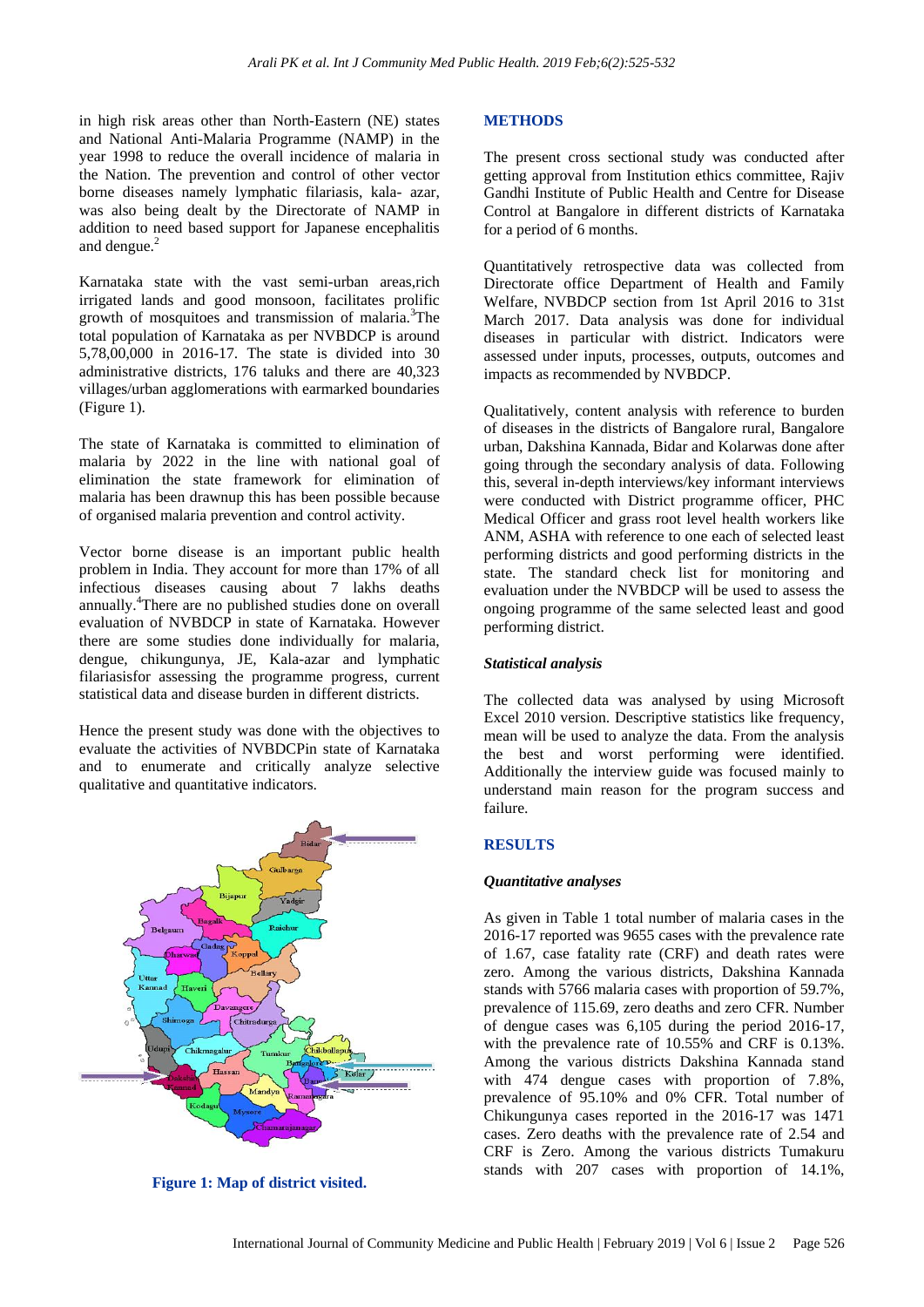prevalence of 7.31, zero deaths and zero CFR. As per the records of 2016-17, total number of Japanese encephalitis (JE) and acute encephalitis syndrome (AES) cases in the 2016-17 was 746 AES and 22 JE cases. Zero deaths with the prevalence rate of 0.04 and CRF is Zero. Among the various districts Dakshina Kannada stands with 98 AES cases and 5 JE cases with prevalence rate of 1.00, zero deaths and zero CFR.

### **Table 1: Prevalence of vector borne disease in Karnataka state between April 2016 to March 2017.**

| <b>Disease</b>    | <b>Cases</b>          | <b>Prevalence* CFR</b> |  |
|-------------------|-----------------------|------------------------|--|
| <b>Malaria</b>    | 9655                  | 1.67                   |  |
| Dengue            | 1471                  | 2.54                   |  |
| <b>JE</b> and AES | 746.00 and 22.00 0.04 |                        |  |

\*No of cases per 100000 population, CFR=case fatality rate, Total population=57865468, no of districts=30.



**Figure 2: Month wise distribution of vector borne disease in Karnataka State between April 2016 to March 2017.**



**Figure 3: Quarterly distribution of vector borne disease in Karnataka state between April 2016 to March 2017.**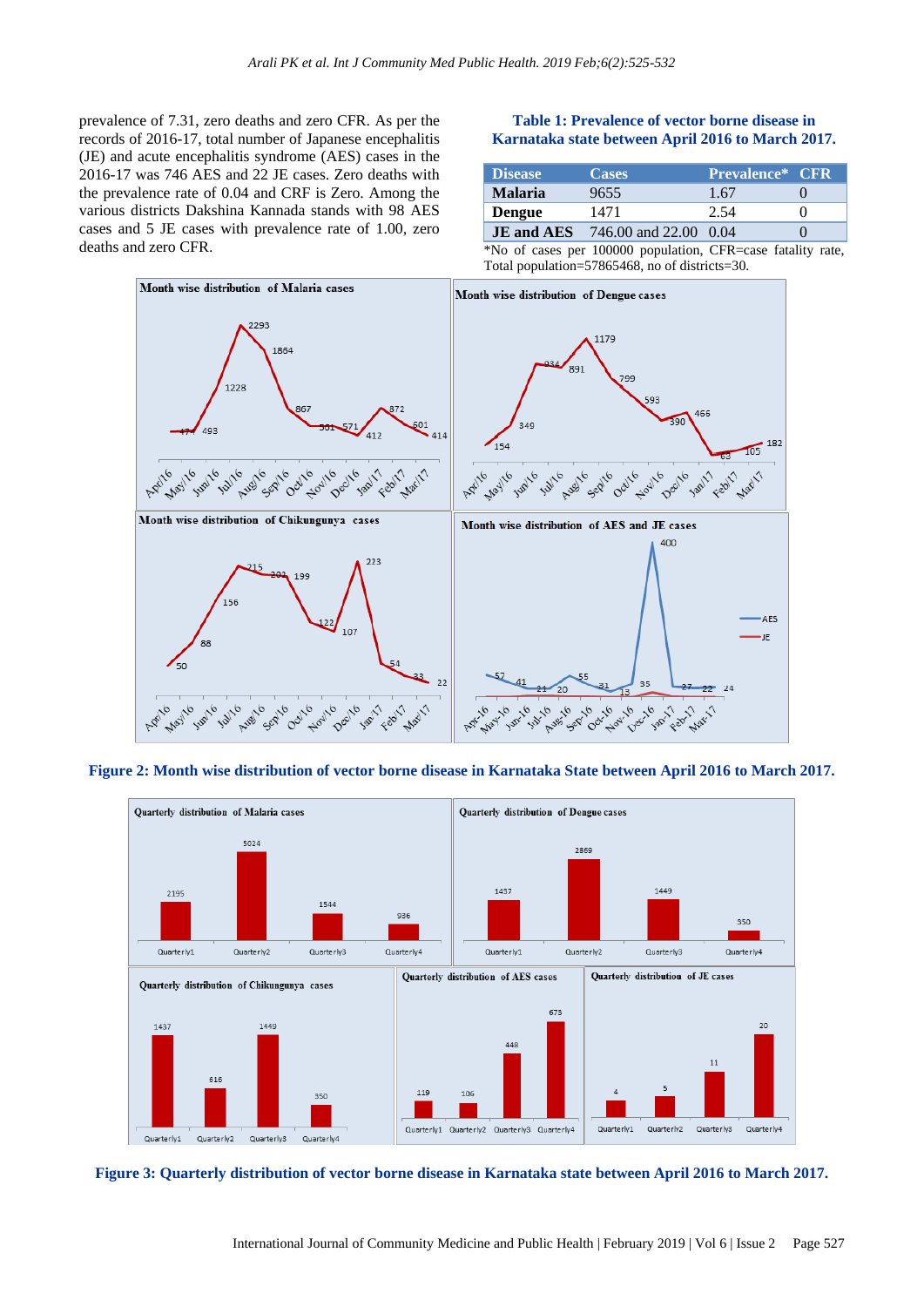**Table 2: Distribution of blood sample collected, examined, positive case, slide examination rate and slide positivity rate for vector borne disease in Karnataka state between April 2016 to March 2017.**

| <b>Disease</b>     | <b>Blood sample</b><br>collected | <b>Blood sample</b><br>examined | <b>Positive cases</b> | <b>Slide examination</b><br>rate | <b>Slide</b><br>positivity rate |
|--------------------|----------------------------------|---------------------------------|-----------------------|----------------------------------|---------------------------------|
| <b>Malaria</b>     | 9392515                          | 9392515                         | 9002                  | 100                              | 0.958                           |
| <b>Dengue</b>      | 34084                            | 17130                           | 3453                  | 50.3                             | 20.2                            |
| <b>Chikungunya</b> | 13482                            | 7591                            | 1315                  | 56.30                            | 17.32                           |

# **Table 3: Population and cases for the vector borne disease in districts of Karnataka state between April 2016 to March 2017.**

| <b>District</b>      | <b>Malaria</b>    |                    | <b>DEN/CHIK</b>   |                        |                    |  |
|----------------------|-------------------|--------------------|-------------------|------------------------|--------------------|--|
|                      | <b>Population</b> | <b>Total cases</b> | <b>Population</b> | <b>Suspected cases</b> | <b>Total cases</b> |  |
| Bangaluru (U)        | 5158744.00        | 13.00              | 5158744           | 13608                  | 372                |  |
| Bangaluru (R)        | 1053963.00        | 13.00              | 1053963           | 13                     | 28                 |  |
| Ramanagar            | 1163419.00        | 8.00               | 1163419           | 270                    | 92                 |  |
| Kolar                | 1663022.00        | 11.00              | 1663022           | 153                    | 155                |  |
| Chikkaballapura      | 1240438.00        | 3.00               | 1240438           | 215                    | 106                |  |
| <b>Tumakuru</b>      | 2833214.00        | 54.00              | 2833214           | 957                    | 439                |  |
| Chitradurga          | 1605412.00        | 17.00              | 1605412           | 612                    | 473                |  |
| <b>Davanagere</b>    | 2144951.00        | 23.00              | 2144951           | 1198                   | 497                |  |
| Shivamogga           | 1815486.00        | 70.00              | 1815486           | 333                    | 555                |  |
| <b>Belagavi</b>      | 5093322.00        | 42.00              | 5093322           | 489                    | 169                |  |
| Vijayapura           | 2399175.00        | 88.00              | 2399175           | 380                    | 385                |  |
| <b>Bagalkote</b>     | 2015581.00        | 277.00             | 2015581           | 418                    | 195                |  |
| <b>Dharwada</b>      | 2003612.00        | 79.00              | 2003612           | 1016                   | 134                |  |
| Gadag                | 1121341.00        | 175.00             | 1121341           | 183                    | 119                |  |
| Haveri               | 1716258.00        | 150.00             | 1716258           | 171                    | 318                |  |
| <b>Uttarakannada</b> | 1340587.00        | 64.00              | 1340587           | 108                    | 60                 |  |
| Kalaburagi           | 2801232.00        | 611.00             | 2801232           | 160                    | 303                |  |
| Yadagiri             | 1289380.00        | 160.00             | 1289380           | 103                    | 42                 |  |
| <b>Bidar</b>         | 1806435.00        | 72.00              | 1806435           | 55                     | 66                 |  |
| <b>Ballari</b>       | 2535913.00        | 61.00              | 2535913           | 2685                   | 380                |  |
| Raichur              | 2094064.00        | 94.00              | 2094064           | 229                    | 93                 |  |
| <b>Koppal</b>        | 1477863.00        | 349.00             | 1477863           | 231                    | 122                |  |
| <b>Mysuru</b>        | 3221312.00        | 41.00              | 3221312           | 3983                   | 710                |  |
| Chamarajanagar       | 1035756.00        | 31.00              | 1035756           | 645                    | 242                |  |
| Mandya               | 1871832.00        | 78.00              | 1871832           | 483                    | 276                |  |
| <b>Hassan</b>        | 1789407.00        | 19.00              | 1789407           | 806                    | 366                |  |
| Dakshina Kannada     | 498405.00         | 5766.00            | 498405            | 632                    | 423                |  |
| <b>Udupi</b>         | 1294649.00        | 1028.00            | 1294649           | 3428                   | 808                |  |
| Chikkamagaluru       | 1175084.00        | 31.00              | 1175084           | 277                    | 271                |  |
| Kodagu               | 509260.00         | 16.00              | 509260            | 243                    | 57                 |  |

Figure 2 presents the month wise distribution of vector borne diseases during the period from April 2016 to March 2017. As per Figure 2, the prevalence of malaria and dengue was more during monsoon i.e., from the period May to October. The prevalence of chikungunya reached to the peak level in the month of December and declined by March. Incidence of JE and AES cases shoot up to 400 cases in the month of December and by January it was drastically reduced to 27 and later was stagnant.

Similar to the month wise distribution, quarterly distribution of vector borne diseases which corresponds to the seasons in Karnataka state 2016-17 was presented in Figure 3. Quarterly distribution of malaria and dengue cases showed that second quarter has got highest cases i.e., 5024 and 2869 respectively and the quarter four has got least number 936 and 350 respectively. Prevalence of chikungunya and has got highest number of cases in the first and third quarter i.e. 1437 and 1449 respectively. Frequency of JE and AES was higher during third (448 and 11) and fourth quarter (673 and 20) respectively.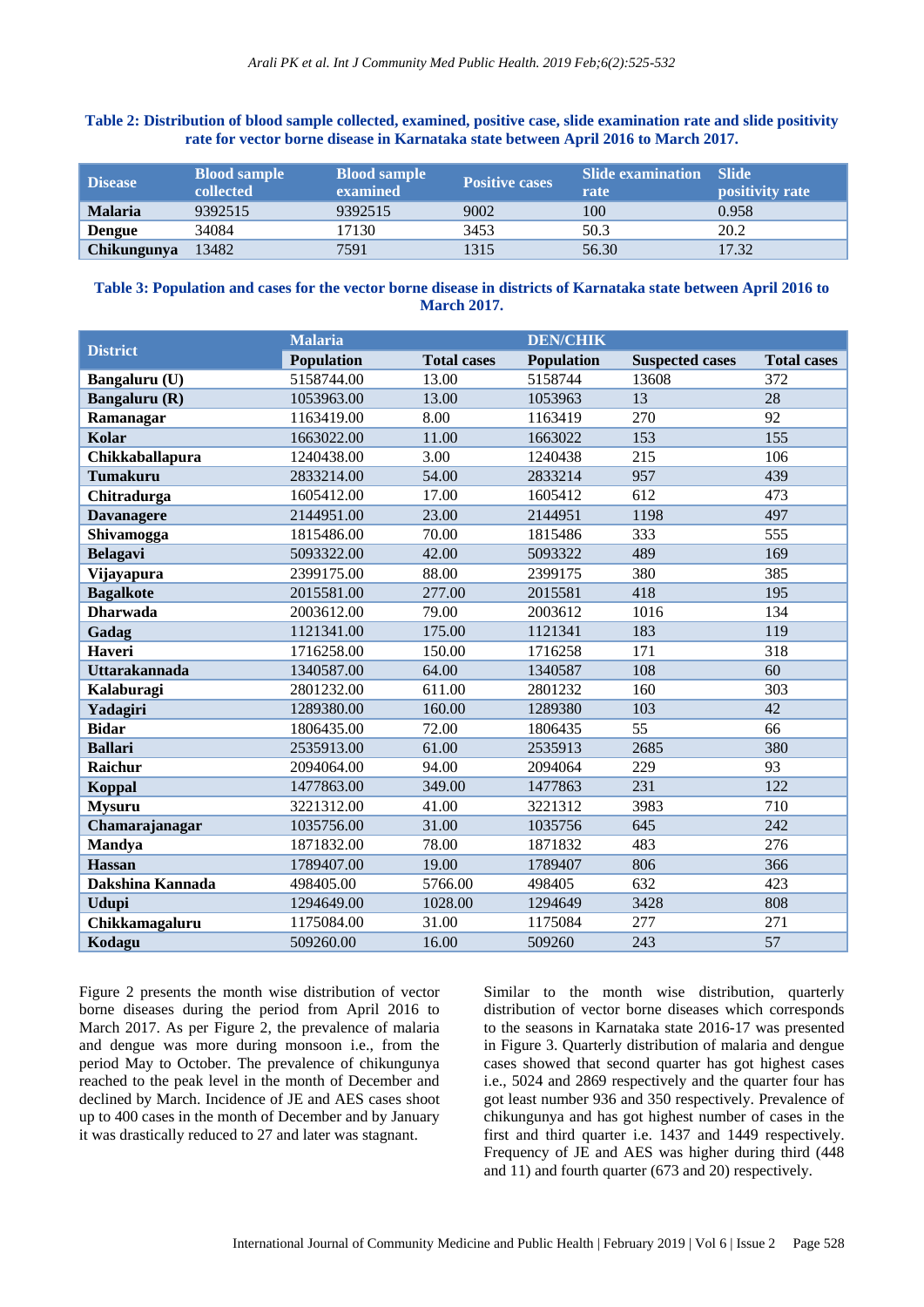### **Table 4: Population and cases affected with lymphatic filariasis in districts of Karnataka state between April 2016 to March 2017.**

| <b>District</b>  | <b>Population</b> | <b>Cases</b>      |
|------------------|-------------------|-------------------|
| <b>Belagavi</b>  | 5093322           | $\mathbf{\Omega}$ |
| Vijayapura       | 2399175           | 355               |
| <b>Bagalkote</b> | 2015581           | 644               |
| Uttara Kannada   | 1340587           | $\theta$          |
| Kalaburagi       | 2801232           | $\mathcal{O}$     |
| Yadagiri         | 1289380           | 2101              |
| <b>Bidar</b>     | 1806435           | 3264              |
| <b>Ballari</b>   | 2535913           | $\mathcal{O}$     |
| Raichur          | 2094064           |                   |
| Koppal           | 1477863           | $\theta$          |
| Dakshina Kannada | 498405            | $\left( \right)$  |
| <b>Udupi</b>     | 1294649           |                   |

As per NVBDCP guideline, blood samples were collected, to screen for vector borne diseases annually. As presented in Table 2, blood samples were collected from 93,92,515 cases to examine the presence of malarial parasite. Of them 9002 cases were positive with slide examination rate by100% and slide positivity rate by 0.95%. Among all the districts of Karnataka, large number of blood samples was collected from Dakshina Kannada (36585). Of them positive case 5502 cases were positive for malarial parasite with slide examination rate of 100% and slide positivity rate of 15.04%. About 34084 blood samples were suspected for dengue and blood samples were collected from 17130. Of them, 3453 cases showed positivity for dengue with slide examination rate of 50.3% and slide positivity rate was 93.3%.In Shivamogga, positive cases of dengue were noted in 251 cases, with slide examination rate of 80.8% and slide positivity rate of 93.3%.Chikungunya was suspected in 13482 cases and blood samples were collected from 7591cases total positive cases reported 1315 with sample collection rate of 56.30% and positivity rate of 17.32%. The district Shivamogga records 53 suspected cases, 53 samples collected, positive cases 53 indicating 100% sample collection rate and positivity rate.

Table 3and 4 shows population and cases affected by the vector borne disease in Karnataka state. Large number of malaria cases (5766) was noted for Dakshi Kannada, dengue/ chikungunyacases (3428) was highly noticed for Udupi district. Prevalence of lymphatic filariasiscases (3264) was higher in Bidar district.

Table 5 shows the prevalence rate of malaria and percentage of vacant and untrained personnel allocated for each district. Among all the districts, Shimoga had prevealnece rate of 115.69 of malaria and 35.9% of medical officers posts are vacant. Of them, 83.9% were untrained health personnels whereas for D. Kannada district the prevalence rate of malaria was 115.69 and 27.5% of Jr. lab technician posts were vacant and 39.7% of them were untrained health personnels. Sr. health assistant post were 83.3% vacant and 42.9% were untrained. Likewise Jr health assistant post were 14.7% vacant and 28.0% were untrained. 24.5% of ASHA worker post was vacant and 47.1% are untrained in vector borne disease control program. As per the statistics of the annual year Asst Entomologist posts vacant are vacant (100%) in Bangalore urban, Bidar, Chikkamagaluru, Chamarajanagar, Yadgir, Koppal. Posts were not at all sanctioned for areas of Chikaballapur and Ramanagar.

# *Qualitative data*

The qualitative data was obtained from the respondent after taking their consent for the in-depth interview. The respondent were medical officer in-charge of the NVBDCP and also medical officer handling PHC were also included other staff like lab technicians, staff nurses, ANMs and the ASHA workers from good and worst performing districts to better understand the causes, factors responsible for the status of the NVBDCP.

# *Bangalore rural*

The staff of PHC and ASHA workers replied that the output of NVBDCP was very good. The factors for the better outcome listed are as follows "firstly good and competent human resource, regularly conducting IEC and re-orientation training program, attending to the training programmes of NVBDCP regularly, active community participation, sustained and strong support local panchayat's and implementing innovative ideas like posters, drawing competition for school children regularly".

# *Dakshina Kannada*

As per the staff of the district the result of NVBDCP was poor. Medical officer replied "that one of the reasons for the high burden of diseases is the weather of the coastal region and the geography of the region, the next reason is proper reporting". Staff nurse of the area reported that the outcome was poor due to "insufficient staff, burden of work, lack of leadership and rigid attitude of the community". Positive response was given by ASHA workers and DVBDC officer regarding implementation of IEC activities. They replied that "they were regularly visiting to houses and giving awareness about the vector borne disease and its complication, maintaining the register and promptly reporting regularly to the concerned authorities. Any case reported will be taken serious and immediately medical officer will be communicated and the concerned program officer will rush to the field and they are having good and supportive staff. But the poor outcome was due to rigid community behaviour".

# *Bidar*

The staff of PHC and other related health workers regarding the implementation NVBDCP for control of lymphatic filariaisis replied that "we have got competent supportive staff, and we are conducting regular IEC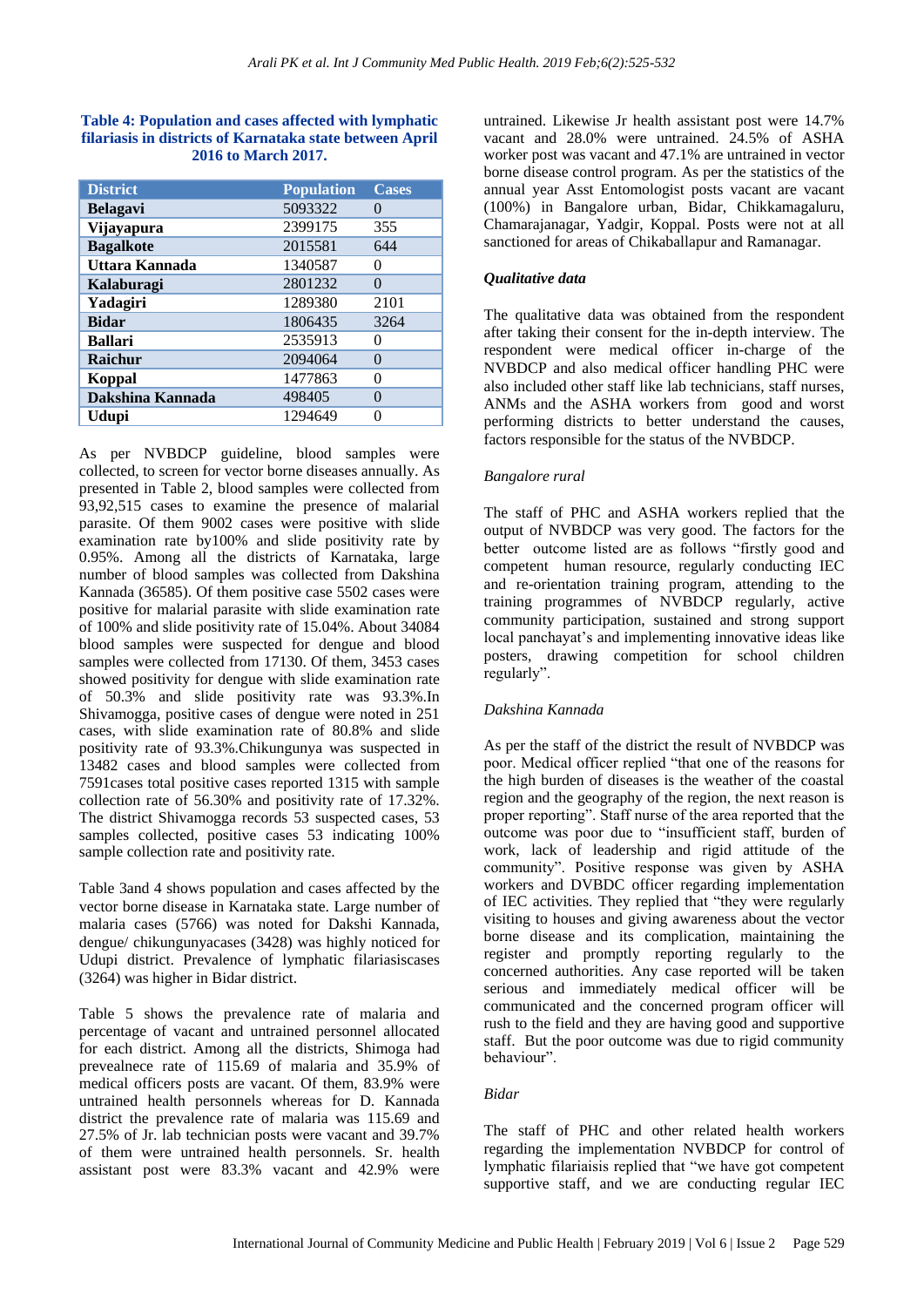activities in village, also home to home visit to create awareness of disease risk, we use innovative ideas for health education like TV shows, jatara etc. There is good support from local panchayat, regular training and ROTP are conducted very often, there is screening and awareness about lymphatic filariasis and grass root workers are doing survey on vector borne diseases and lastly mass drug administration (MDA) strategy was used".

#### *Bangalore urban*

The faculty of PHC and other related health workers replied that have "got good and competent staff and grass root level health workers for implementing NVBDCP. The negative part is lack of support from local panchayat and no political support and week community participation. We conduct health education and awareness programm in school, colleges, community, jatras etc, grass root level workers were going to field and house to house survey".

#### **Table 5: Human resources, vacant post and untrained person in the districts.**

| <b>District</b>    | <b>Medical officers</b> |            |              | Jr. lab technician<br>(M) |               | <b>Sr.</b> health assistant |               | Jr. health<br>assistant (M)<br>(MPWs) |               | <b>ASHA</b> volunteers |  |
|--------------------|-------------------------|------------|--------------|---------------------------|---------------|-----------------------------|---------------|---------------------------------------|---------------|------------------------|--|
|                    | % of                    | % of posts | $%$ of       | % of posts                | $%$ of        | % of posts                  | $%$ of        | $%$ of                                | $%$ of        | $%$ of                 |  |
|                    | vacant<br>posts         | untrained  | vacant       | untrained                 | vacant        | untrained                   | vacant        | posts<br>untrained                    | vacant        | posts<br>untrained     |  |
| <b>Bangalore U</b> | 14.9                    | 86.8       | posts<br>5.7 | 50                        | posts<br>54.5 | 100                         | posts<br>22.1 | $\overline{0}$                        | posts<br>13.7 | 33.2                   |  |
| <b>Bangalore R</b> | 16.1                    | 100.0      | 11.1         | $\overline{0}$            | 28.0          | 50                          | 63.9          | 25.6                                  | 22.8          | 32.6                   |  |
| <b>Belgaum</b>     | 27.7                    | 3.3        | 13.0         | $\overline{0}$            | 42.9          | $\boldsymbol{0}$            | 59.5          | 46.5                                  | 16.9          | 39.8                   |  |
| <b>Bagalkot</b>    | 32.4                    | 45.8       | 29.6         | 20                        | 66.7          | $\overline{0}$              | 31.7          | 23.8                                  | 17.1          | 10.9                   |  |
| <b>Bijapura</b>    | 37.5                    | 52.9       | 26.9         | $\boldsymbol{0}$          | 8.3           | 31.8                        | 32.1          | 0.0                                   | 17.4          | 10.0                   |  |
| <b>Bellary</b>     | 39.6                    | 57.4       | 17.0         | $\overline{0}$            | 83.3          | 42.9                        | 14.7          | 28.0                                  | 24.5          | 47.1                   |  |
| <b>Bidar</b>       | 28.4                    | 91.7       | 3.7          | 13.5                      | 7.4           | 0.0                         | 19.2          | 0.0                                   | 8.1           | 0.0                    |  |
| Chitradurga        | 29.9                    | 29.3       | 4.3          | 0.0                       | 51.4          | 50.0                        | 23.7          | 4.8                                   | 12.6          | 10.6                   |  |
| C'maglur           | 34.6                    | 62.0       | 20.3         | 0.0                       | 82.0          | 0.0                         | 43.9          | 0.0                                   | 19.2          | 0.0                    |  |
| Ch'nagar           | 18.1                    | 100.0      | 23.7         | 44.4                      | 62.2          | 0.0                         | 61.2          | 0.0                                   | 16.7          | 46.2                   |  |
| <b>Davanagere</b>  | 37.8                    | 88.9       | 5.0          | 34.2                      | 42.1          | 100.0                       | 7.2           | 25.0                                  | 1.1           | 0.0                    |  |
| <b>Dharwad</b>     | 18.0                    | 100.0      | 32.5         | 7.4                       | 46.9          | 100.0                       | 42.0          | 0.0                                   | 11.3          | 83.7                   |  |
| D Kannada          | 35.9                    | 83.9       | 27.5         | 39.7                      | 59.4          | 61.5                        | 71.5          | 0.0                                   | 29.3          | 0.0                    |  |
| Gulbarga           | 45.1                    | 100.0      | 1.1          | 100.0                     | 16.7          | 100.0                       | 26.0          | 100.0                                 | 0.0           | 60.6                   |  |
| Yadgir             | 36.0                    | 21.9       | 19.2         | 28.6                      | 33.3          | 31.8                        | 4.6           | 12.5                                  | 22.7          | 70.6                   |  |
| Gadag              | 66.1                    | 73.0       | 35.4         | 38.7                      | 44.4          | 86.7                        | 30.3          | 70.6                                  | 5.0           | 0.0                    |  |
| <b>Hassan</b>      | 38.6                    | 37.1       | 12.4         | 0.0                       | 61.5          | 0.0                         | 61.1          | 0.0                                   | 13.1          | 69.3                   |  |
| Haveri             | 48.2                    | 83.0       | 24.6         | 41.9                      | 48.6          | 0.0                         | 46.3          | 0.0                                   | 18.3          | 0.0                    |  |
| Kolar              | 12.9                    | 63.1       | 14.0         | $\overline{0.0}$          | 82.4          | 0.0                         | 41.7          | 0.0                                   | 30.5          | 0.0                    |  |
| <b>Koppal</b>      | 48.9                    | 16.7       | 33.3         | 28.6                      | 55.6          | 100.0                       | 50.6          | 24.1                                  | 46.5          | 0.0                    |  |
| Kodagu             | 64.9                    | 85.2       | 29.7         | 0.0                       | 100.0         | <b>NA</b>                   | 69.0          | 0.0                                   | 23.4          | 44.6                   |  |
| <b>Mysore</b>      | 24.8                    | 86.1       | 10.6         | 75.2                      | 82.1          | 58.3                        | 40.8          | 29.1                                  | 21.0          | 77.5                   |  |
| Mandya             | 25.0                    | 82.5       | 12.1         | 68.8                      | 55.1          | 90.9                        | 36.9          | 22.2                                  | 19.2          | 0.4                    |  |
| Raichur            | 43.3                    | 0.0        | 25.5         | 39.0                      | 57.1          | 0.0                         | 52.3          | 12.7                                  | 18.1          | 54.0                   |  |
| Shimoga            | 66.7                    | 100.0      | 24.4         | 61.5                      | 60.8          | 25.0                        | 44.3          | 6.8                                   | 13.1          | 19.4                   |  |
| <b>Tumkur</b>      | 30.4                    | 66.0       | 14.3         | 8.8                       | 57.8          | 0.0                         | 46.2          | 17.1                                  | 17.9          | 48.2                   |  |
| <b>U</b> Kannada   | 20.0                    | 81.3       | 39.7         | 0.0                       | 75.0          | 100.0                       | 59.7          | 0.0                                   | 14.2          | 75.0                   |  |
| <b>Udupi</b>       | 14.1                    | 0.0        | 9.1          | 0.0                       | 50.9          | 38.5                        | 56.0          | 0.0                                   | 33.1          | 0.0                    |  |
| Chikkaballapur     | 9.1                     | 16.7       | 27.1         | 5.7                       | 74.3          | $\boldsymbol{0}$            | 70.4          | 0.0                                   | 28.0          | 8.6                    |  |
| Ramanagar          | 23.4                    | 0.0        | 17.3         | $\boldsymbol{0}$          | 60.0          | 100                         | 35.2          | 0.0                                   | 38.5          | 0.0                    |  |

#### **DISCUSSION**

From the analysis of quantitative data the present study showed that Dakshina Kannada has 5766 cases of malaria in April 2016 to March 2017 with 115.69% prevalence rate and zero CFR likewise Bangalore Rural has 13 cases, 0.12% prevalence and zero CFR. This can be attributed to systemic surveillance activity both active and passive by ANM and other filed staff.

The analysis of the study revealed that Dakshina Kannada has 474 cases of dengue with 95.10% of prevalence rate and 0.84% of CFR likewise Bangalore rural has got 11 cases, 1.04% prevalence and zero CFR.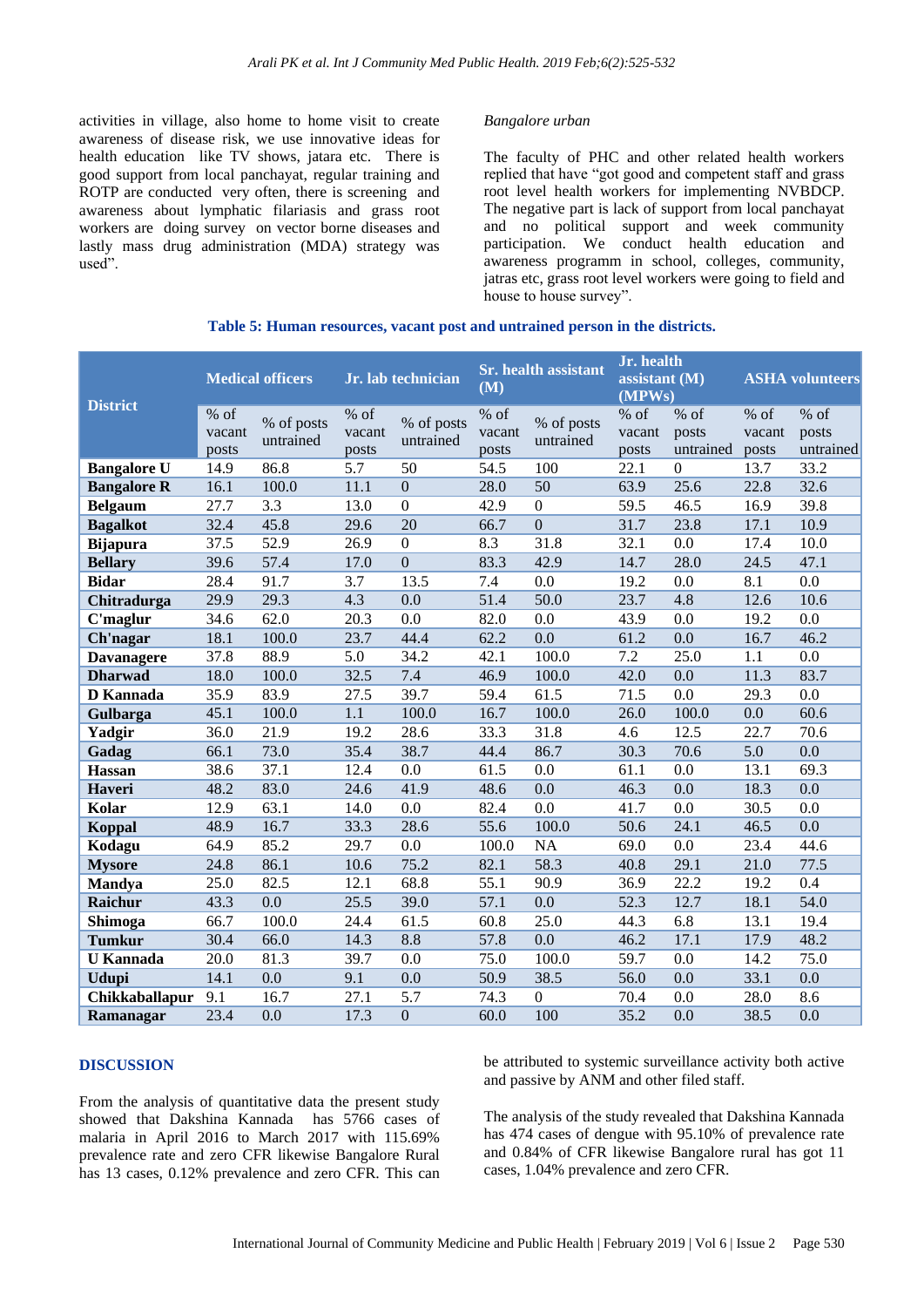For chikungunya, Dakshina Kannada had 1 case with 0.20% of prevalence rate and zero CFR. Bangalore rural stands with 10cases, 0.95% prevalence rate and zero CFR.

For JE and AES cases Dakshina Kannada stands 5 and 98 cases respectively with 1% prevalence rate for JE and zero CFR for JE. This can be because of attitude and practices of the community. Community participation is yet to be achieved to a desired degree. The human resources are seen vacant at many places also the geographical and climate do influence.

In Bidar district 3264 lymphatic filariasis cases were found and in Yadgiri 2101 cases have been detected likewise in Bijapur and Bagalkote district 365 and 644 respectively.

From the analysis of qualitative data we came to know that the following are the factors associated with successes or fall of the national program. Failure factors are related to the Geographical and weather condition of the Dakshina Kannada in which the vector borne diseases hail much during winter and monsoon seasons. Other factors includes are lack of human resource and competent worker force, lesser community participation and poor support of local panchayats in some areas of Karnataka. These findings are supported by the conclusions made by Prasad et al in his study in three selected districts of Assam, India.<sup>5</sup> His findings revealed that malaria control programme had been jeopardized seriously due to improper implementation of vector control measures, lack of adequate professional support and varied commitment on the part of the State Government. He concluded that long-term malaria control strategy can be made by increasing awareness in the local communities about its incidence, prevalence and control. The observation also necessitates further in-depth evaluation with appropriate regular active surveillance round the year with prompt detection and treatment facilities in order to control malaria effectively in these districts.

In some areas of the state (Bangalore rural and Bidar) the NVBDCP was running successful with good outcome due inter-sectoral co-ordination for achieving targeted health goals, NGOs inter-sectoral co-ordination and support, effective training to the health care professionals', implementing the programme with innovative ideas, Good reporting system and effective leadership of human resource personnels. These statements are in accordance with the observations of Srivastava et al.<sup>6</sup> He noted that vector control strategies implementing under NVBDCP were proved to be a successful tools in interrupting disease transmission with high coverage area in India.

# *Recommendations*

 All the vacant posts must be filled on permanent basis or contract wherever they are required.

- Employing enough number of public health personnel in required areas will improve the outcome of the programme.
- Utilization of services of AYUSH is highly beneficial. If we utilized AYUSH physician in various activities like IEC, research etc. so that we can achieve UHC and ease the burden of diseases.
- Training from resourceful person will be benefits.
- Capacity building and strong leader ship will be of most important.
- Strong IEC is necessary to create awareness and to bring community participation.

### **CONCLUSION**

With these observations, it can be concluded that among all other states Dakshina Kannada has got highest number of cases, greater proposition and high prevalence rate of vector borne diseases. This was mainly due to rigid attitude of the community, geographical factors, and insufficient human resources. The problem can be solved by employing adequate human resources, by increasing awareness in the community by conducting health camps, jatras and by creating responsiveness in the young generation by conducting competitions in the relevant areas in schools and colleges. Active participation of local panchayats, health workers and NGO's should be made compulsory.

# **ACKNOWLEDGEMENTS**

The authors of the study are very much grateful and highly obliged for their support and the guidance given by Director, Directorate of Health and Family Welfare, Govt of Karnataka; The Joint Director and all staff of NVBDCP, Directorate of Health and Family Welfare, Govt. of Karnataka; Dr. Pallavi Sarji Uthkarsh, Associate Professor & In-charge HOD, Rajiv Gandhi Institute of Public Health & Centre For Disease Control, RGUHS, Bangalore; and the faculty Dr. Allen P Ugargol, Associate Professor and Dr. Ram Mohan Reddy Assistant Professor for the successful completion of the study.

*Funding: No funding sources Conflict of interest: None declared Ethical approval: The study was approved by the Institutional Ethics Committee*

#### **REFERENCES**

- 1. National Vector Borne Disease. Available at: https://www.karnataka.gov.in/hfw/nhm/pages/ndcp\_ cd\_nvbdcp.aspx. Accessed on 21 December 2017.
- 2. National Vector Borne Disease Control Programme. Annual Report. 2012;115. Available at: http://www.nvbdcp.gov.in/Doc/Annual-report-NVBDCP-2012.pdf. Accessed on 13 October 2013.
- 3. Acharya AR, Lakshmi Magisetty J, Adarsha Chandra RV, ChaitHra BS, Khanum T, VijayanVA. Trend of malaria incidence in the state of Karnataka,